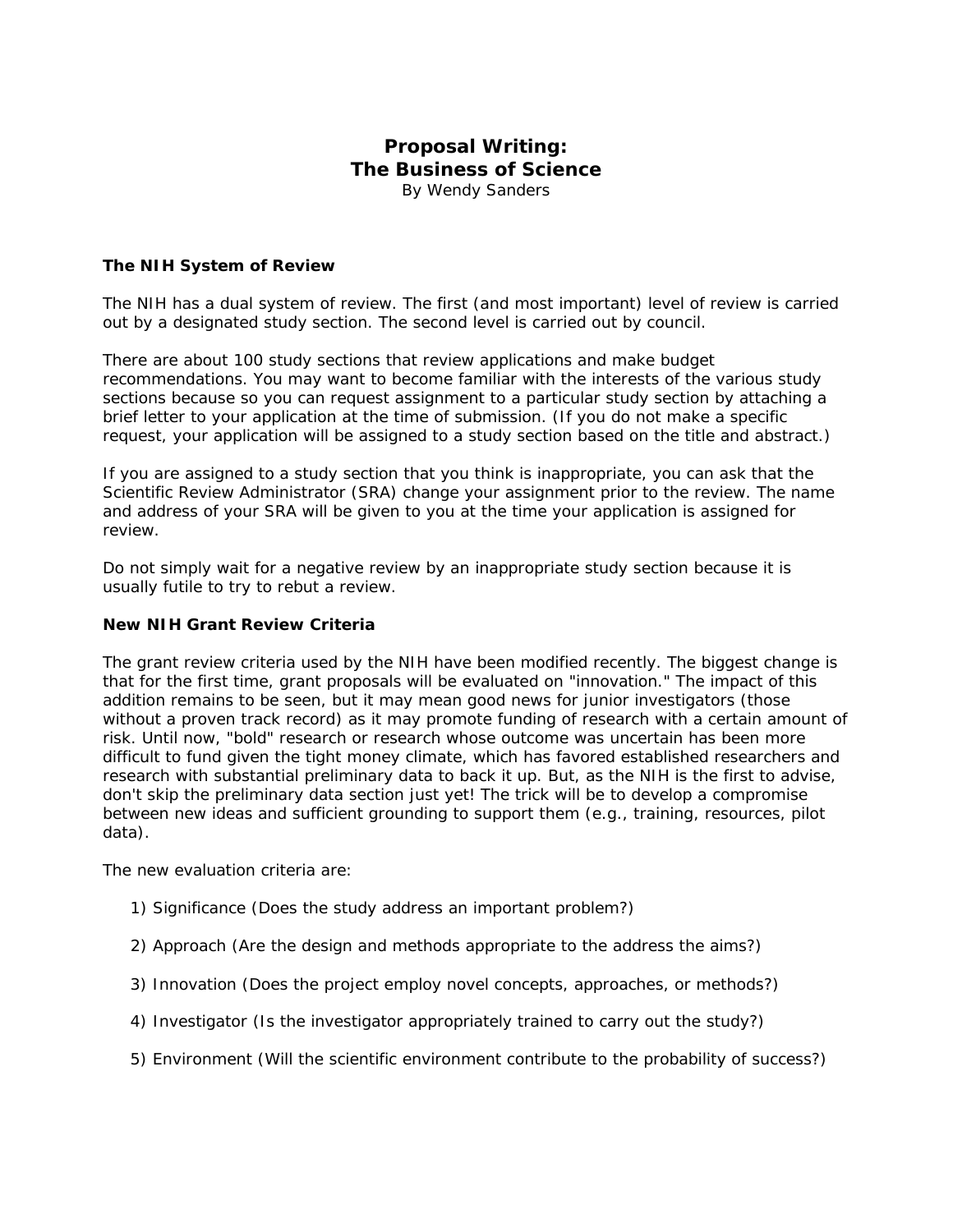### **The Mission of the NIH**

Before you begin writing your proposal, make certain that you understand the mission of the funding agency to which you are applying. The mission of the NIH is to improve the health of the people in the U.S. No matter how scientifically important your work may be, no funding agency will support your proposal if it does not support the agency's mission. For example: You would never dream of applying to the American Heart Association for a proposal to investigate cancer. Thus, do not apply to the NIH if your proposed research does not support its mission. Its mission is not to support the most promising scientific research (although it may very well end up doing that). Its mission is to improve health.

## **Components of the NIH Grant Application**

The essence of a successful application is the idea underlying it. How can we evaluate whether our idea is a good idea, the definition of a good idea being one with the potential to be funded? Keeping in mind the new review criteria, our scientific idea must be important, that is, it must address a significant problem. The idea must be conceptually sound and doable, that is, capable of being investigated rigorously by the investigator using the resources available at his/her institution. Finally, bearing in mind the new criterion of innovation, the idea must have the potential to contribute to our understanding of disease or the mechanisms underlying human disease. A particularly effective way to present an idea is in the form of a scientific question.

#### 1. The Specific Aims

The specific aims state what you want to do in the order in which you want to do it. Think of your aims as experiments designed to test your hypotheses (discussed subsequently). Begin your aims with a brief (two- to three-sentence) summary of the problem/issue addressed in your research. Make certain to refer to the significance of the proposed research in this paragraph. Do not use references in this paragraph or in any part of the specific aims.

Remember that the aims are called specific: make sure they are exactly that - concise and to the point. Since your aims are a "to do" list, it helps to present them in active language, such as "to quantify", "to determine", etc. Avoid vague language that leaves your reviewer uncertain as to exactly what it is you are proposing to do, for example, do not write "to study" (it makes you sound like you are still a graduate student, and the NIH does not fund graduate work!)

A frequent question is how many specific aims should a grant include? Three or four are the norm. Do not try to give the NIH a "scientific bargain" by proposing a laundry list of aims. This makes it appear that you do not understand what is involved in conducting a scientific experiment.

A hypothesis is an educated prediction about the outcome of your study. The most powerful hypotheses are based on pilot studies. Many investigators omit hypotheses as they consider them reminiscent of high school science. Omission of a hypothesis is a major error in that your reviewers can criticize you for conducting a "fishing expedition". This is one of the most common criticisms made by NIH reviewers. But it is one which can be avoided by writing a highly focused grant application developed to test a hypothesis.

Remember that hypotheses must be testable. Do not simply rewrite the objective of your application as a hypothesis, e.g., "We propose to use such and such method to determine whether such and such substance is present in such and such part of the anatomy. Our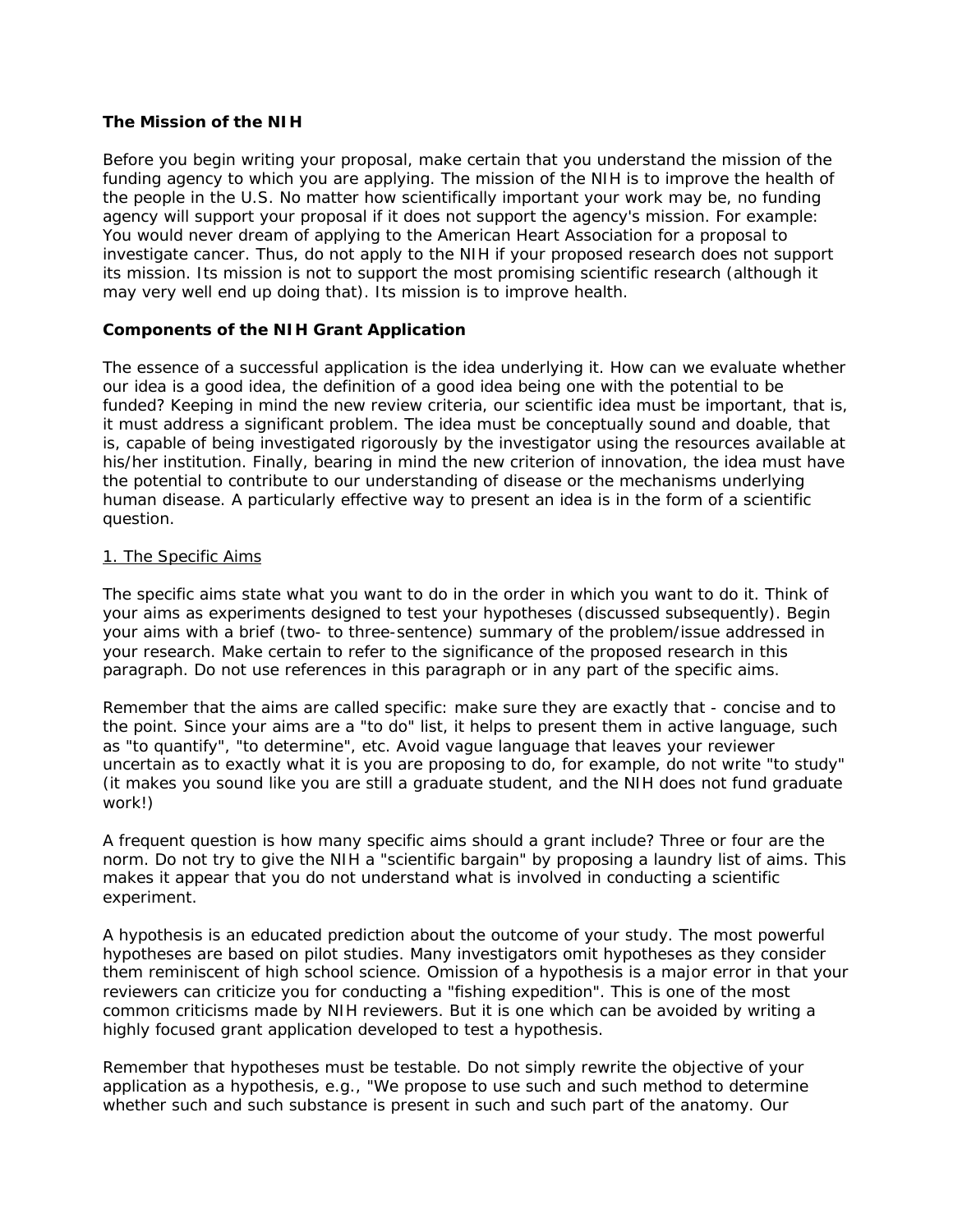hypothesis is that by using such and such method we can detect such and such substance in such and such part of the anatomy." This type of simplistic restatement of work is not a hypothesis in the scientific sense of the word. The point of your research proposal should be to develop experiments designed to test your hypothesis. Make sure it's testable!

The question often arises as to how many hypotheses are appropriate. One strong hypothesis is fine. Some investigators have a hypothesis underlying each aim. That is also fine. The question of how many hypotheses to include should be driven by the nature of the questions you seek to answer.

The overall goal (sometimes called a long-term goal) is the final component to include in the specific aims. The overall goal should provide the reviewer with a sense of not only what you wish to accomplish in the proposed research, but how this piece fits into your future plans. It is particularly important for a young scientist to provide the reviewer with a sense of future direction in this statement. This is because when the NIH commits to funding the proposal of a young scientist, they are also investing in that person's career. Therefore give them a sense of where you're headed and how this proposal will move you in that direction.

Finally, your aims should be the first piece you write. In fact, it can be very helpful to draft the aims, then circulate them to your grant team for review. This is important, because your aims are the basis for your application; if you draft a proposal based on weak aims, you will have wasted a lot of time and effort. Therefore, begin work on your proposal early and plan to draft the aims first, circulate them to your team or to a mentor, incorporate their feedback, then draft the proposal.

#### 2. The Background and Significance

The background and significance section serves several purposes, which are often misunderstood. It is not a literature review, as is commonly believed. By definition, a literature review is exhaustive, whereas the recommended length of this part of the application is two to three pages. The first purpose of this section is to demonstrate your understanding of your field by critically analyzing the pertinent work of other investigators leading up to your proposed work. "Critical" does not mean negative, however; critical means that you are able to appreciate the salient contributions of other scientists upon whose work your work builds. Do not disparage the work of others in this section (or anywhere in your application). You never know who may end up reviewing you. Besides, it looks like poor sportsmanship.

Once you have identified the pivotal work leading up to yours, state explicitly what scientific questions other scientists have not yet answered about your field. This is what is meant by the NIH instructions to identify the "gaps in our understanding". Next suggest how your work will be structured to address these important questions.

Finally, make certain that the significance of your proposed work is clearly shown. This is not the same as showing that the health issue/disease to which your research relates is significant. A lot of investigators become confused about this distinction. For example, junior researchers often argue that the disease to which their research relates is significant. But this is a waste of precious space in that the reviewers rarely question the significance of the disease. Rather, what the reviewers are looking for is the impact of your research on the disease or health issue in question. Similarly, you do not need to justify your research by quoting statistics about the prevalence of a disease if it is well known (e.g., the prevalence of heart disease and cancer are widely appreciated). Rather, use this space to convince your reviewers that your proposed research addresses an important clearly defined question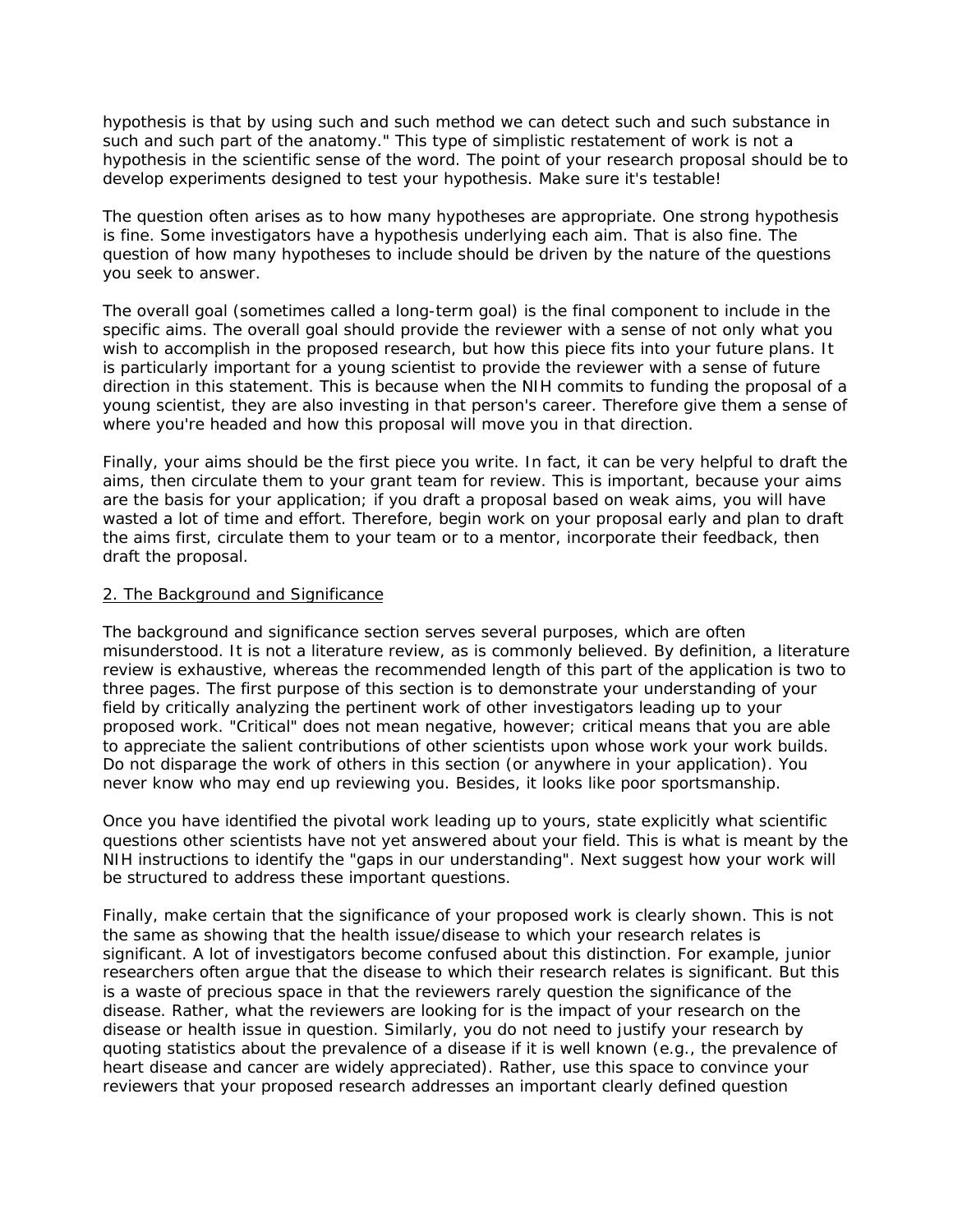pertaining to health/mechanisms of disease. Stick to the research issue and do not digress. (Remember the advice of Joe Friday from the TV series Dragnet: "Just the facts, Ma'am.")

### 3. Preliminary Studies

The preliminary studies section is the place to establish the ability of you and your research team to carry out the proposed studies. In science, the time-honored way to demonstrate competence, of course, is by publications. Often, however, junior investigators are at a disadvantage in terms of the number of their publications.

Remember that there are other ways to demonstrate competence, including pertinent prior work or training. Also remember that it is appropriate to discuss previous related work by your collaborators. By far the most persuasive prior work by collaborators, however, is work that was undertaken by you and your collaborators as a team. If you and your collaborators have not yet had the opportunity to publish together, it can be helpful to try to develop a publication before your application is reviewed. You can then send in a supplement. A supplement is additional information submitted after the application has been submitted, but before it has been reviewed.

Contact your SRA to receive specific information about what type and how much information he/she would be willing to receive as well as the deadline for submitting it, as this varies. As a general rule, however, remember to be considerate and keep supplements to an absolute minimum as your reviewers will be receiving it later in the review process. In fact, sometimes supplements don't reach reviewers until the actual study section meeting. In keeping with this, remember the KISS rule and Keep it Short and Simple!

A widespread misconception about the preliminary studies section is that it serves to demonstrate that you have completed some percentage of the proposed work and that you are now seeking funds to finish the study. This way of thinking misconstrues the purpose of the preliminary studies: grant funding is not a "reward" for a partially completed study. Rather, the point is to demonstrate that you can do what you propose to do. After all, if you've already performed one-third or half of the study, the reviewers might well conclude that you can come up with the funds to finish it.

#### 4. Research Design and Methods

The research design and methods section comprises by far the longest section of the research plan; approximately half of the pages in the research plan are devoted to it. This fact underscores the importance of this component to your application. The purpose of the research design and methods section is to explain how you will carry out your specific aims. Therefore, a particularly effective way of organizing this section is by aim; that is, begin this section with a brief description of your overall approach, then describe the experiments to be conducted to achieve each aim in consecutive fashion.

As you begin to write this section, keep in mind its title: that is, it is called, research design and methods, not simply methods. This is not just an issue of semantics, as shown by the fact that the NIH went to the trouble of changing the name of this section some years ago to include the word design.

Beginning scientists are often confused about the distinction between design and methods, leading them to lump the two together. Discuss them separately: The design is the way in which you conceptualize your experiments, whereas the methods are a detailed discussion of exactly what you will do to carry them out. The design is often given under a subhead called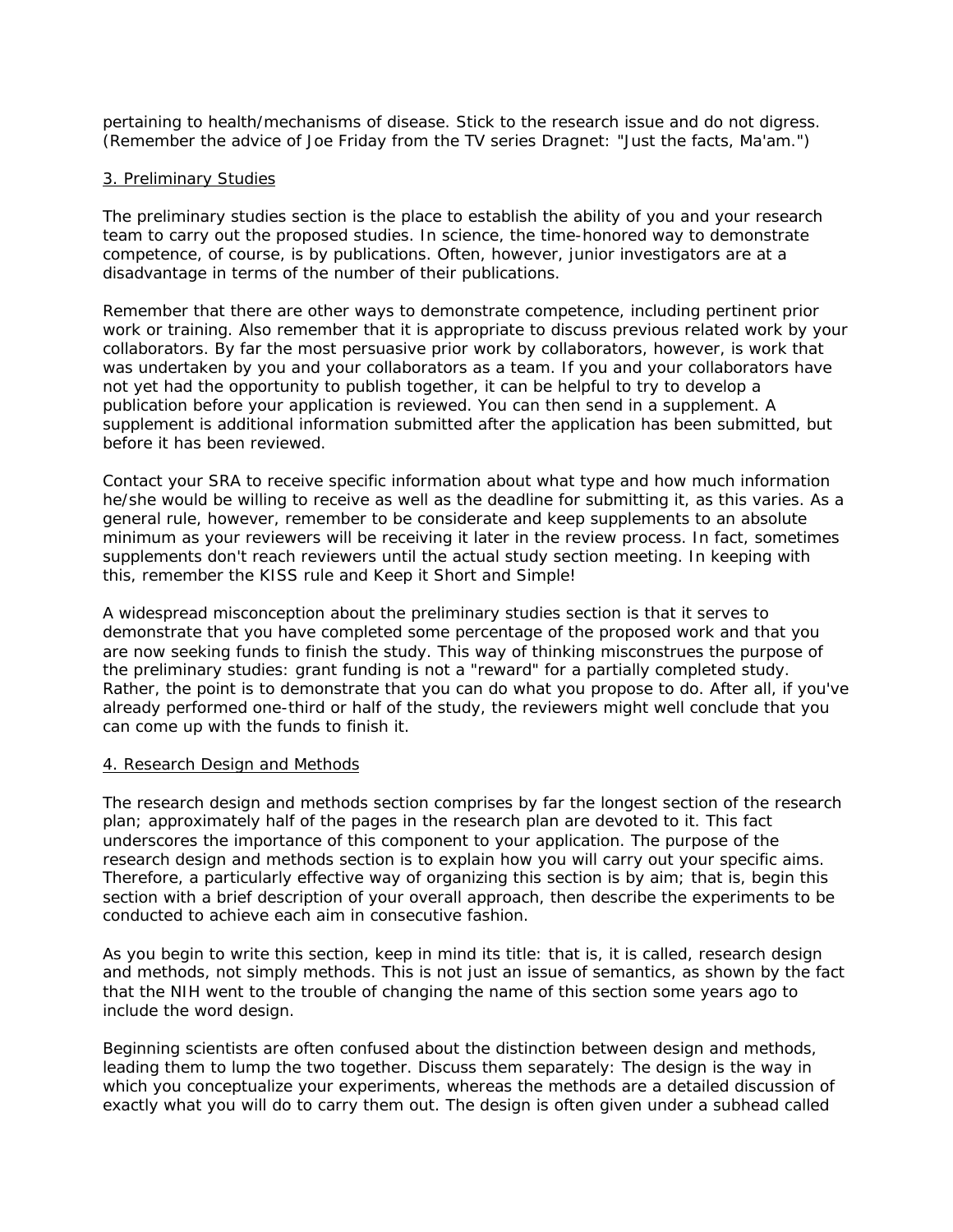the rationale. The design section is relatively brief, particularly when compared to the methods, but it is inherently interesting in that it shows your reviewers how you think about your work. It tends to be creative; e.g., you could have designed your project in any number of ways, but you chose this one. Why?

The methods, by contrast, are straightforward, but critical, as reflected by the number of pages allocated to them. Make sure you provide your reviewers with sufficient detail to evaluate your work. This is particularly important if you are proposing to develop a new methodology or a new technique.

The research design and methods should include a data analysis section. This section should not simply consist of the names of the statistical tests to be performed, but should convey what types of data will be recorded, how they will be analyzed, and what they will mean in terms of your hypotheses. The absence of a detailed data analysis section is one of the most frequent criticisms made NIH reviewers. If your analysis is complex, you may wish to include a statistician among your investigators. If so, have the statistician help you design the project, not simply "crunch numbers" upon its conclusion. Another very important part of this section is a discussion of the potential limitations of your proposed work as well as your plans for dealing with them. This section often focuses on problems of interpretation; the point needs no elaboration that you do not wish to discuss problems for which you have no potential solutions. Rather, you want to discuss any technical problems that may arise and what alternate plans you may implement. This is a sophisticated part of the proposal, which should be reviewed carefully with a mentor.

End the research design and methods section with a timeline. It is important to convey that your experiments are doable in the proposed time and that you have developed a logical plan for carrying them out.

## 5. The Abstract

The abstract appears at the beginning of the research plan, but it is presented last here because it really should be written after you have finished the rest of the research plan. This is because an abstract should reflect the contents of the entire application and it should present them in the order in which they appear within the application. The abstract should serve as a "stand alone" piece, because it may be the only part of the application that some reviewers read. Consequently, it should be revised until it is a well-written, accurate summary of the entire proposal.

The abstract is similar to the specific aims, which causes some confusion. Beginning investigators are sometimes reluctant to include the aims in their abstract since they appear shortly after in the specific aims. But it is important to include them in both sections and to use exactly the same wording. The abstract should also include an overview of the methodology, whereas this is not necessary in the aims. Finally, the abstract must reflect the health-relatedness of the research (remember the mission of the NIH) and a significance statement.

## **Some Concluding Thoughts**

Even if you are able to incorporate all of the suggestions made here, the reality is that there are no guarantees of securing funding in today's very competitive grants climate. If your application does not receive a fundable priority score, it is understandable to be disappointed, but do not become unduly discouraged. The fact is that many investigators need to revise their applications prior to receiving funding. This is equally true of full professors as well as